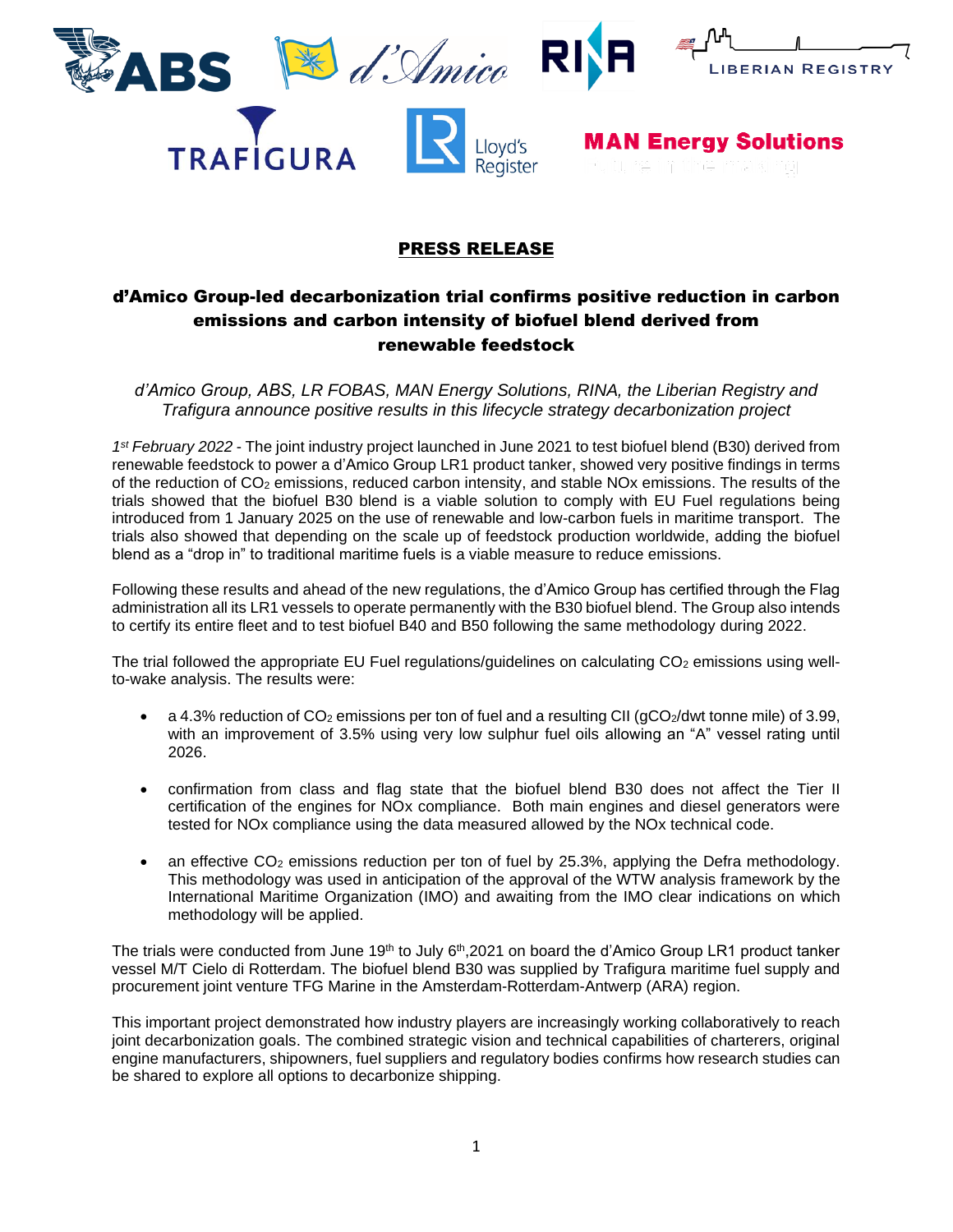



**MAN Energy Solutions** 

*Salvatore d'Amico, Fleet Director at d'Amico Group "Biofuel is one of the decarbonization strategies we are exploring in d'Amico for the existing tonnage. While we are closely monitoring the development of alternative fuels of the future, new technology for the propulsion and continue to invest in innovative digital solutions, we do believe that using the biofuel blend can speed up the decarbonization of the maritime transportation with an immediate effect on the existing tonnage".*

*Cesare D'Api, Deputy Technical Director at d'Amico Group "While there are currently a lot constraints about the green fuel of the future in terms of availability and scale up, the main two regulatory body EU and IMO has not yet lined up the strategy to account for GHG emissions and few technologies to burn the green fuel of the future are still under development, we have the possibility to give an immediate and practical contribution to the reduction of CO2 footprint using the so called "drop in" solutions. The biofuel blends in this respect have the potentiality to comply with forthcoming EU FUEL regulation and to bridge the gap to 2050 as a "Hybrid" low carbon fuel provided availability and incentives to uptake it worldwide. Our joint industry project has demonstrated that using the lifecycle analysis, the saving of CO2 is relevant with a good effect also on the short-term measures adopted by the IMO. NOx emissions are not an issue, handling and management are easier. Our LR1 fleet is now ready and certified permanently to burn B30. Our outstanding team is ready to certify the entire fleet."*

*Flemming Carlsen, Chief Operating Officer Product Tankers Business Unit at d'Amico Group, "We are very proud of the positive results of this trial on biofuel blend confirming reduction in carbon emissions and carbon intensity. These results underline the success of the development of decarbonization projects. In line with our corporate mission, we are very pleased to closely cooperate with our leading industry partners and not least our close customer Trafigura, with the objective to help drive the development of commercially- and, not least, environmentally sustainable future fuel solutions for the shipping industry."*

*Georgios Plevrakis, ABS Director, Global Sustainability "Carbon-neutral biofuels could offer significant*  benefits to the marine sector's drive to decarbonize operations. This trailblazing project will make a vital *contribution to our understanding of the potential of biofuels in shipping, its implications for equipment and their impact on decarbonization efforts. ABS is investing significantly in services to speed the decarbonization of shipping and is committed to supporting the industry in the safe adoption of alternative fuels. This joint project is the latest evidence of our commitment, and we are delighted to be able to use our extensive practical experience to support our joint industry project partners."*

*Giosuè Vezzuto, EVP Marine at RINA Services, "Biofuels will certainly be in the mix of solutions to achieve the IMO 2030 and FUEL EU targets to reduce greenhouse gas emissions. No technology can be ruled out at this stage and the positive results of the trial show that this approach can be made effective in a short space of time on the existing fleet. Decarbonizing the shipping sector is a challenge that no player can win alone and initiatives as d'Amico's set the pace".*

*Thomas Klenum, Executive Vice President, Innovation & Regulatory Affairs at LISCR, "With the new EEXI and CII requirements adopted by IMO with entry into force 1/11/2022 biofuel is one of the most viable solutions available. Therefore, the Liberian Registry is very pleased to participate together with d'Amico and the other high-quality stakeholders in this JIP (joint industry project) to test the 2nd generation of biofuel blends in our joint pursuit towards zero emission shipping. International collaboration between high quality stakeholders is the key to unlock the decarbonization potential for new technologies and alternative fuels, and this JIP initiated by d'Amico is an excellent testimony to this fact."*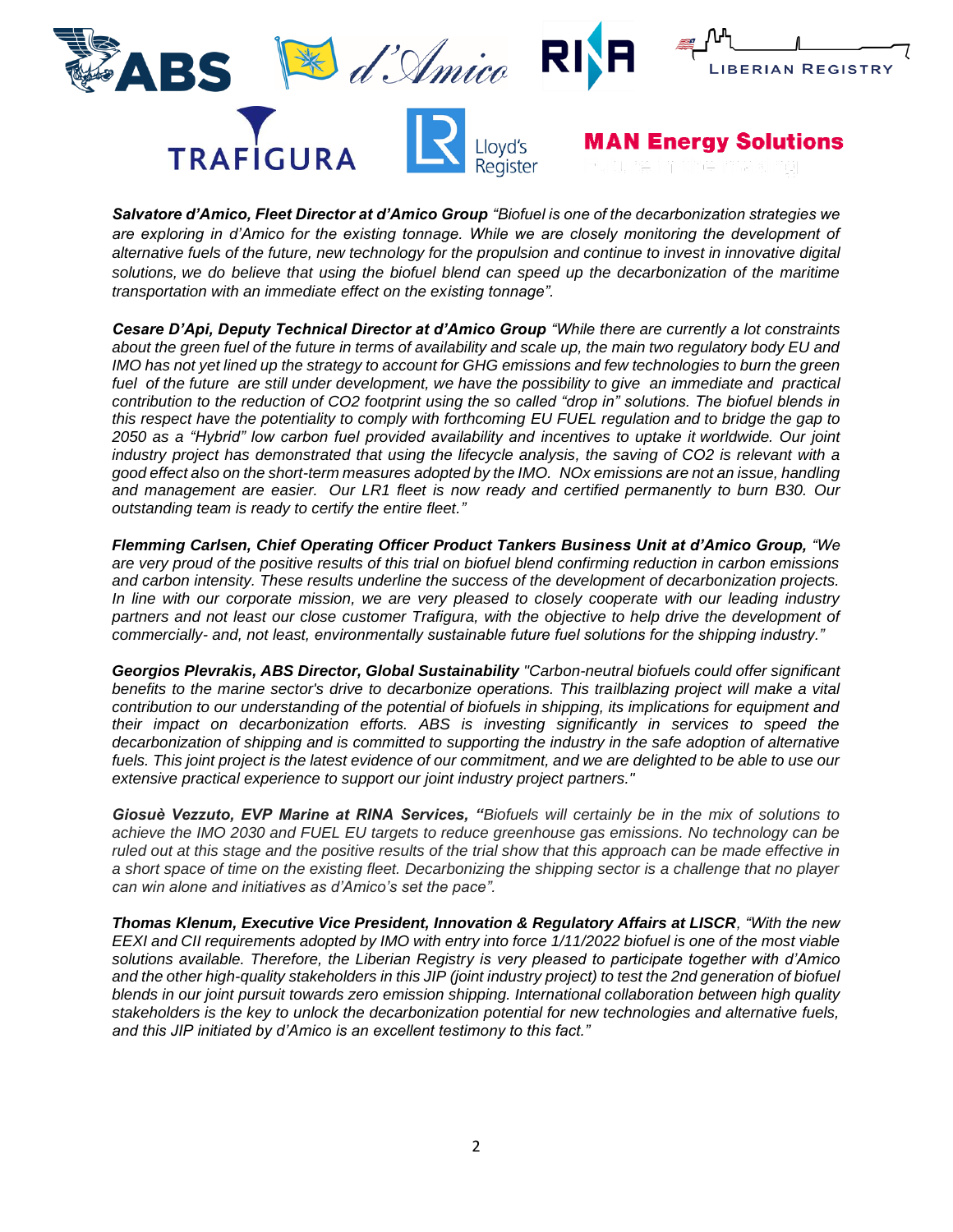



**MAN Energy Solutions** 

*Jamie Torrance, Head of Distillate & Fuel Oil Trading for Trafigura, "As one of the world's largest commodity trading and logistics companies we are committed to reduce maritime carbon emissions, including by investing in the development and supply of transitionary fuels such as biofuels. TFG Marine, Trafigura's joint venture marine fuel supply business with Frontline and Golden Ocean, now regularly delivers biofuels to customers in the Amsterdam-Rotterdam-Antwerp (ARA) region, with plans to expand this offering further afield during 2022."*

**Naeem Javaid, Global Operations Manager – Lloyd's Register FOBAS, "***We are proud to have been part of this Joint Industry Project (JIP) led by d'Amico Group. It's encouraging to see that the vessel under the biofuel trial was able to demonstrate compliance with upcoming GHG regulations. Learnings from this and other similar projects can be used to develop a harmonised approach to facilitate the use of biofuels in shipping. Project results also show that biofuels are drop-in fuels, which require no modification to the system or surrounding equipment, making them a potential option as a transition fuel to support the decarbonisation of the maritime industry."*

*Kjeld Aabo, Director New Technology 2 stroke promotion at MAN Energy Solutions, "The MAN-B&W 2 stroke engines is designed for also being able to operation on Biofuels. Separate biofuel specifications and guidance for fuel treatment on-board is followed to make the transition from VLSFO to VLSFU and B30 as smooth as possible."*

### **Ends**

*d'Amico Group is a leading Italian family-run shipping company operating on a global scale. The core business is focused on the management and operation of dry cargo and product tankers vessels, also providing international shipping services. d'Amico has an advanced technical department made up of highly qualified personnel offering maintenance services on the ships. d'Amico Group has always been committed to its client needs. Operational safety and concern for the environment represent its core values, with the continuing professional development of the team and investment in a substantial state of the art and ecofriendly fleet which are amongst the top priorities. [www.damicoship.com.](http://www.damicoship.com/)* 

*ABS, a leading global provider of classification and technical advisory services to the marine and offshore industries, is committed to setting standards for safety and excellence in design and construction. Focused on safe and practical application of advanced technologies and digital solutions, ABS works with industry and clients to develop accurate and cost-effective compliance, optimized performance and operational efficiency for marine and offshore assets. [www.eagle.org](http://www.eagle.org/)*

*RINA provides a wide range of services across the Energy & Mobility, Marine, Certification, Real Estate & Infrastructure and Industry sectors. With net revenues in 2020 of 495 million Euros, over 3,900 employees and 200 offices in 70 countries worldwide, RINA is a member of key international organizations and an important contributor to the development of new legislative standards. [www.rina.org](http://www.rina.org/)*

*The Liberian Registry has a long-established track record of combining the highest standards of safety for vessels and crews with the highest levels of responsive and innovative service to owners. Moreover, it*  has a well-deserved reputation for supporting international legislation designed to maintain and improve *the safety and effectiveness of the shipping industry and protection of the marine environment. [www.liscr.com](http://www.liscr.com/)*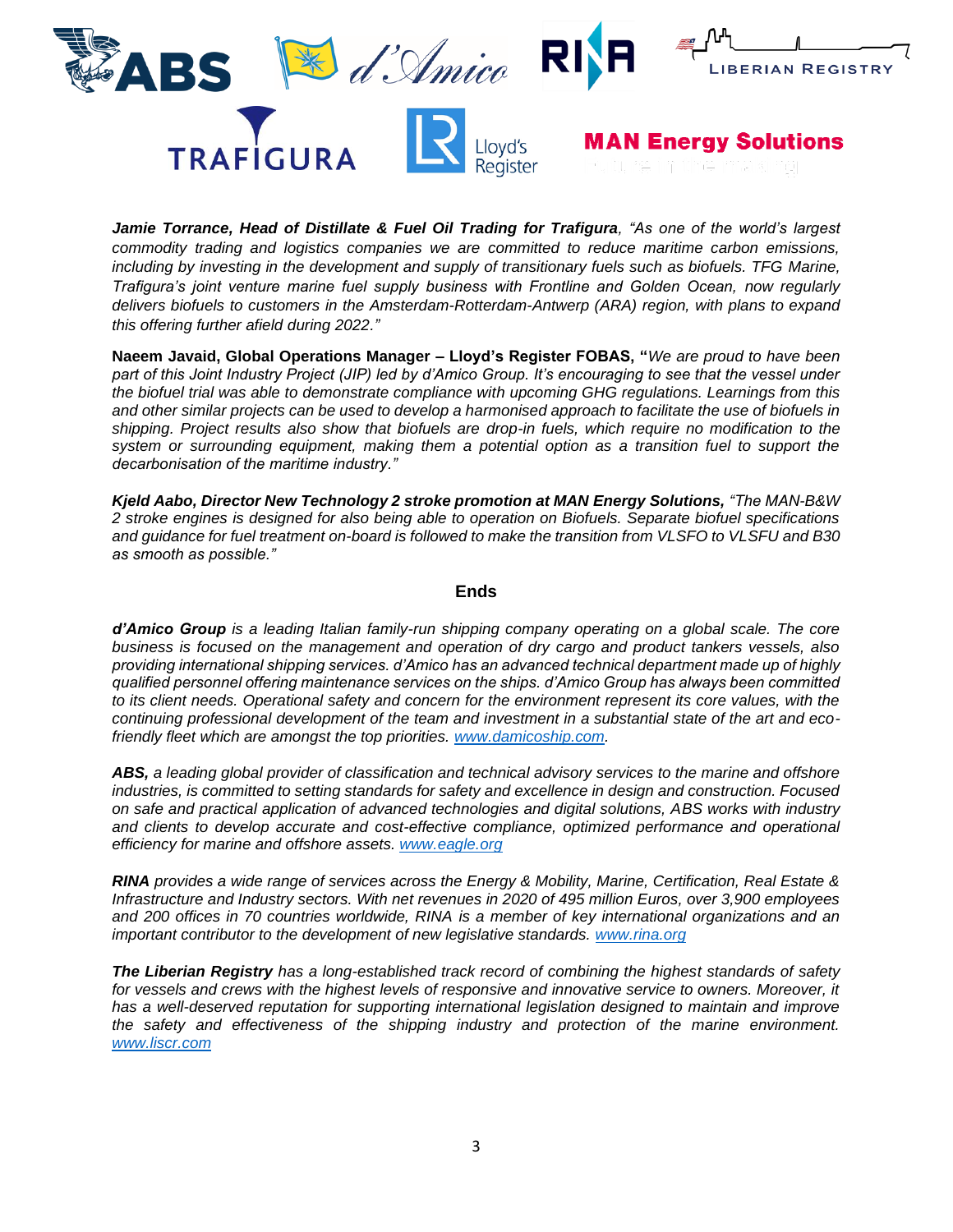

*Lloyd's Register (LR) is a global professional services company specialising in marine engineering and technology. Our Marine and Offshore business is a leading provider of classification and compliance services to the marine and offshore industries, while our Maritime Performance Services help businesses to reach their full potential – now and into the future. Our Digital Products combine modern digital tools with deep technical expertise.  Lloyd's Register is wholly owned by the Lloyd's Register Foundation, a politically and financially independent global charity. All of this helps us stand by the purpose that drives us every single day; working together for a safer world.  [www.lr.org](http://www.lr.org/)* 

*Founded in 1993, Trafigura is one of the largest physical commodities trading groups in the world. At the heart of global supply, Trafigura connects the world with the vital resources it needs. Through our Oil & Petroleum Products, Metals and Minerals, and Power and Renewables divisions, we deploy infrastructure, skills and a global network to move commodities from where they are plentiful to where they are needed most, forming strong relationships that make supply chains more efficient, secure and sustainable. Trafigura also owns and operates a number of industrial assets including a majority share of global multi-metals producer Nyrstar and fuel storage and distribution company Puma Energy; and joint ventures Impala Terminals, a port and logistics provider, and Nala Renewables, a power and renewable energy investment and development platform. With over 1,000 shareholders, Trafigura is owned by its employees and employs over 13,000 people working in 48 countries. Visit [www.trafigura.com](http://www.trafigura.com/)*

*MAN Energy Solutions enables its customers to achieve sustainable value creation in the transition towards a carbon neutral future. Addressing tomorrow's challenges within the marine, energy and industrial sectors, we improve efficiency and performance at a systemic level. Leading the way in advanced engineering for more than 250 years, we provide a unique portfolio of technologies. Headquartered in Germany, MAN Energy Solutions employs some 14,000 people at over 120 sites globally. Our after-sales brand, MAN PrimeServ, offers a vast network of service centres to our customers all over the world.*

### **Contacts**

### **d'Amico Group Press Office**

Havas PR Milano Marco Fusco T+39 02 85457029; M+39 345 6538145 – E marco.fusco@havaspr.com Antonio Buozzi T+39 02 8545701; M+39 320 0624418 - E antonio.buozzi@havaspr.com Marco Vassallo M +39 338 7130378– E marco.vassallo-ext@havaspr.com

### **RINA**

Giulia Faravelli External Communication Senior Director +39 348 6805876 – E [giulia.faravelli@rina.org](mailto:giulia.faravelli@rina.org) Paolo Ghiggini Head of Media Relations & Social Media M+39 340 3322618 - E [paolo.ghiggini@rina.org](mailto:paolo.ghiggini@rina.org) Victoria Silvestri International Media Relations Manager M+39 334 6539600; M+44 7825 842731 – E [victoria.silvestri@rina.org](mailto:victoria.silvestri@rina.org)